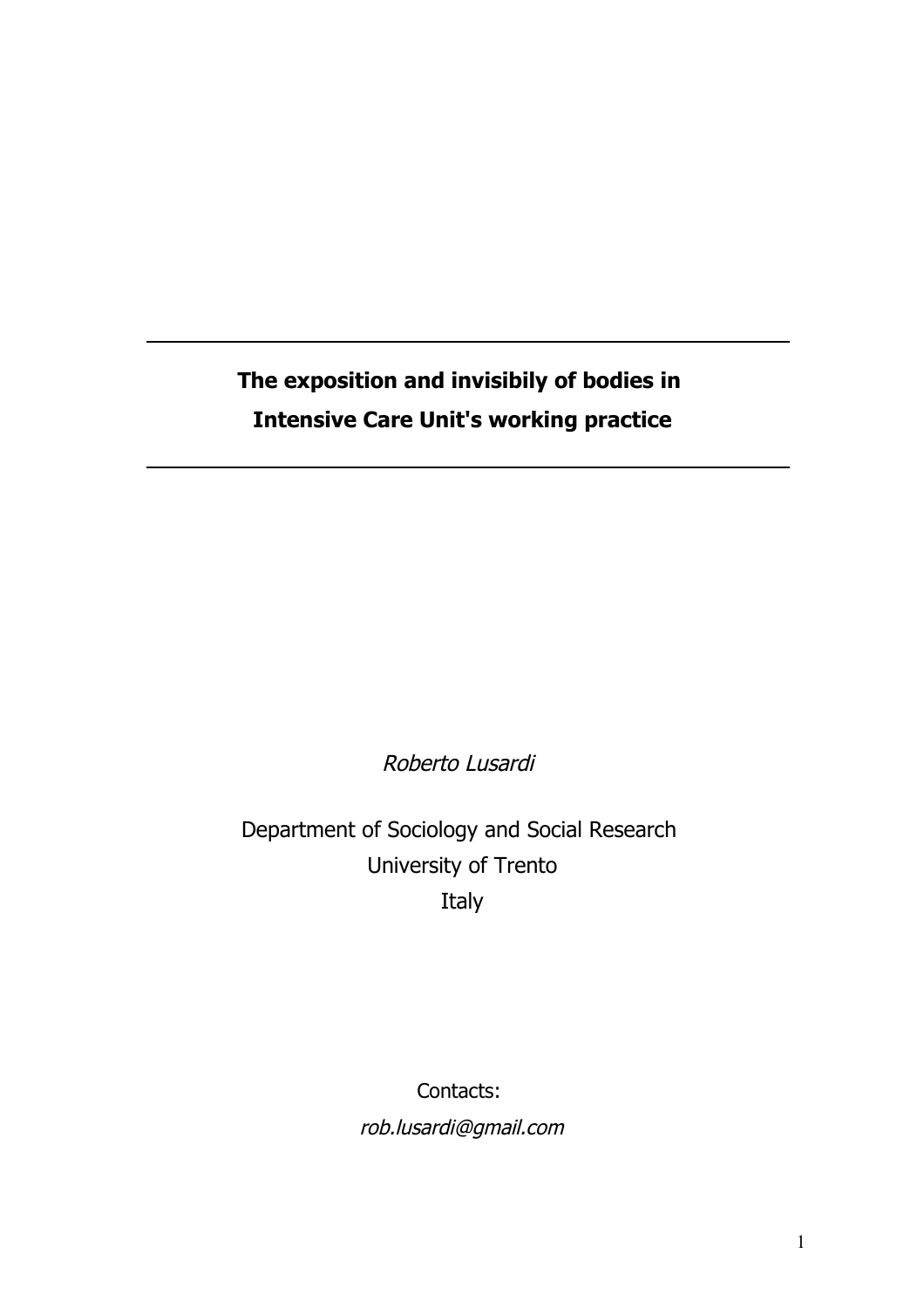## **Introduction**

In the last decades, knowledge and medical practice have been undergoing important transformations, due, in particular, to the enlargement of the care scene (Manghi, 2005), which has given a say to usually silent interlocutors (i.e. the institutionalization of the Tribunal of Patient Rights ) or formerly inexistent ones such as the managers of the local health organizations<sup>[1](#page-1-0)</sup>. *Scientification of biomedicine* (Burri, Dummit, 2007) has been another process deeply affecting medical practices. The meeting of medicine with other so called "life sciences" (first and foremost molecular biology and neurosciences) and information technologies has provided the medical and nursing staff with new instruments and procedures regarding the diagnosis and the therapeutic treatments, broadening the scope of intervention of medicine over life spots formerly unexplored.

Medical practices' contexts have been evolving as socio-technical ensembles, where physical resources, technological artefacts, social norms, spatial dispositions and professional practices live and interact constantly (Schubert, 2007).

A clear example is indeed represented by the use of biomedical technologies in intensive care units (ICU). The introduction of mechanical respirators, sophisticated systems monitoring the vital levels, and the synthesis of the vasoactive medicines, able to support the cardiac activity, has generated a new human condition in biological, psychological and social terms (Seymour, 2001), in which the survival of a patient, either for a short term or to balance chronic deficiencies of the organism, is indissolubly linked to an equipment.

In this paper I will show how the organization of the ICU and the medical and nursing personnel's professional practices generate and reproduce two models of body, focused on the perception of the level of therapeutic adequacy of the hospitalized patients: the exposed body and the invisible body. The first model is characterized by a high level of observability and interaction with the organizational elements while the second one refers to patients who are considered by the staff to have no clinical expectation of improvement.

## **The Intensive Care Unit (from a sociological point of view)**

Strauss and colleagues, in 1985, pointed out that in ICU's working practices issues related to different domains are involved: economic, political, industrial and cultural, in primis. Studying routines and practices in these organizations means to find and investigate the

<span id="page-1-0"></span><sup>1</sup> The process of transformation of public health care services in firms financed with collective funds is quite recent in Italy. It started at the beginning of the 90's.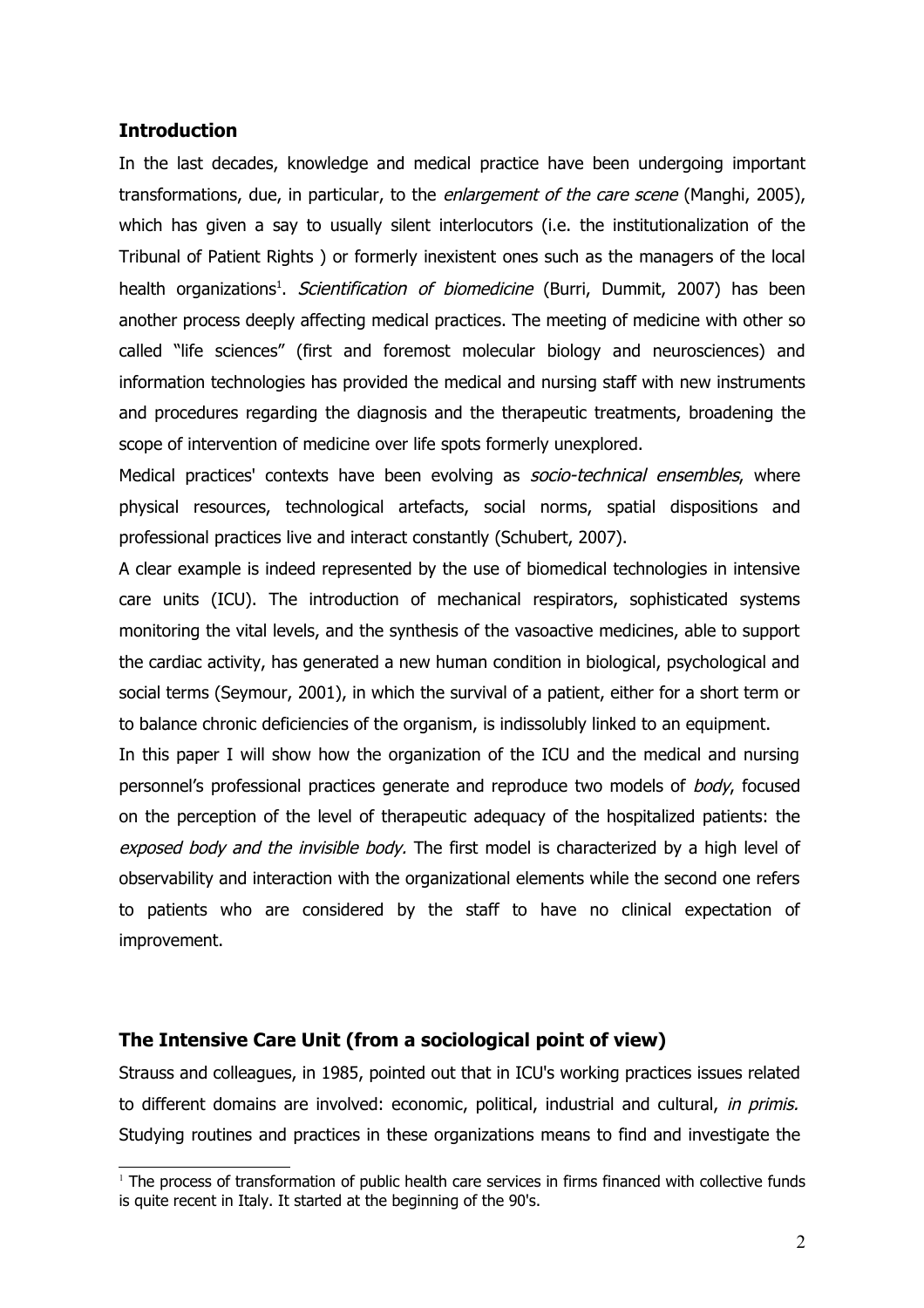heterogeneous human, material and symbolic elements involved in the production and carrying out/implementation of the socio-technical ensemble.

First of all, the typology of treatments carried out in Intensive Care Units (ICUs) mobilizes huge amounts of money. According to an English study, each patient per each day of hospitalization costs averagely between 1,000 and 1,800 pounds, including the costs of the medical-nursing staff (weighing upon about 60%), of the pharmacological and instrumental technologies, of the hotel services connected to the hospitalization, and so on and so forth (Bennt, Bion, 1999).

Social rules are important as well in the medical practice, and in the ICUs this is particularly clear as related to the interruption or non activation of the life-support treatments. A cross-cultural study analyzing this type of decision has stressed out a very high variability at the European level, ranging from Switzerland, characterized by a declared attitude (more than 50% of the assessed cases) towards intervention by interrupting or not activating reviving treatments, to Italy where the same figure goes down to 23% (van der Heide, Deliens et al, 2003). A possible explanation refers to the deeply different socio-cultural context, as settled within the legal rules: on the one hand, Swiss legislation is well stated and very liberal as related to the will of the patients/relatives, providing the medically assisted suicide among the possible options. On the other hand, the Italian Criminal Law provides the charges of second-degree murder (art. 575 penal code), murder of the consentient (art. 579 penal code) and instigation or help to suicide (art. 580 penal code), all subject to penalty, for whoever causes the death of an individual, regardless the reasons of the agent (Barni, 1999).

If these aspects are related to the macro-social dimension, ICUs' medical practice embodies processes related to the meso- and meso-social level too.

The huge presence of technologies, for example, concurs to the setting up of the professional practices. As Mort and colleagues (2005) have pointed out, studying anesthesia, a medical field that is similar to intensive care, the interaction between human beings and technological artifacts is neither a one-way relationship nor universally given as it is linked to the characteristics it assumes within the located setting: if, on the one hand, mechanical respirators substitute a physiological function of the patient and perform a so to speak "delegated" function, on the other hand data appearing on the monitor constitute the telling of the unstable general condition of the patient.

Technologies, as well as other elements involved in working practices, are largely taken for granted by participants, and treated as a transparent background for the work. However, studies on collaborative work have shown that the setting of artifacts and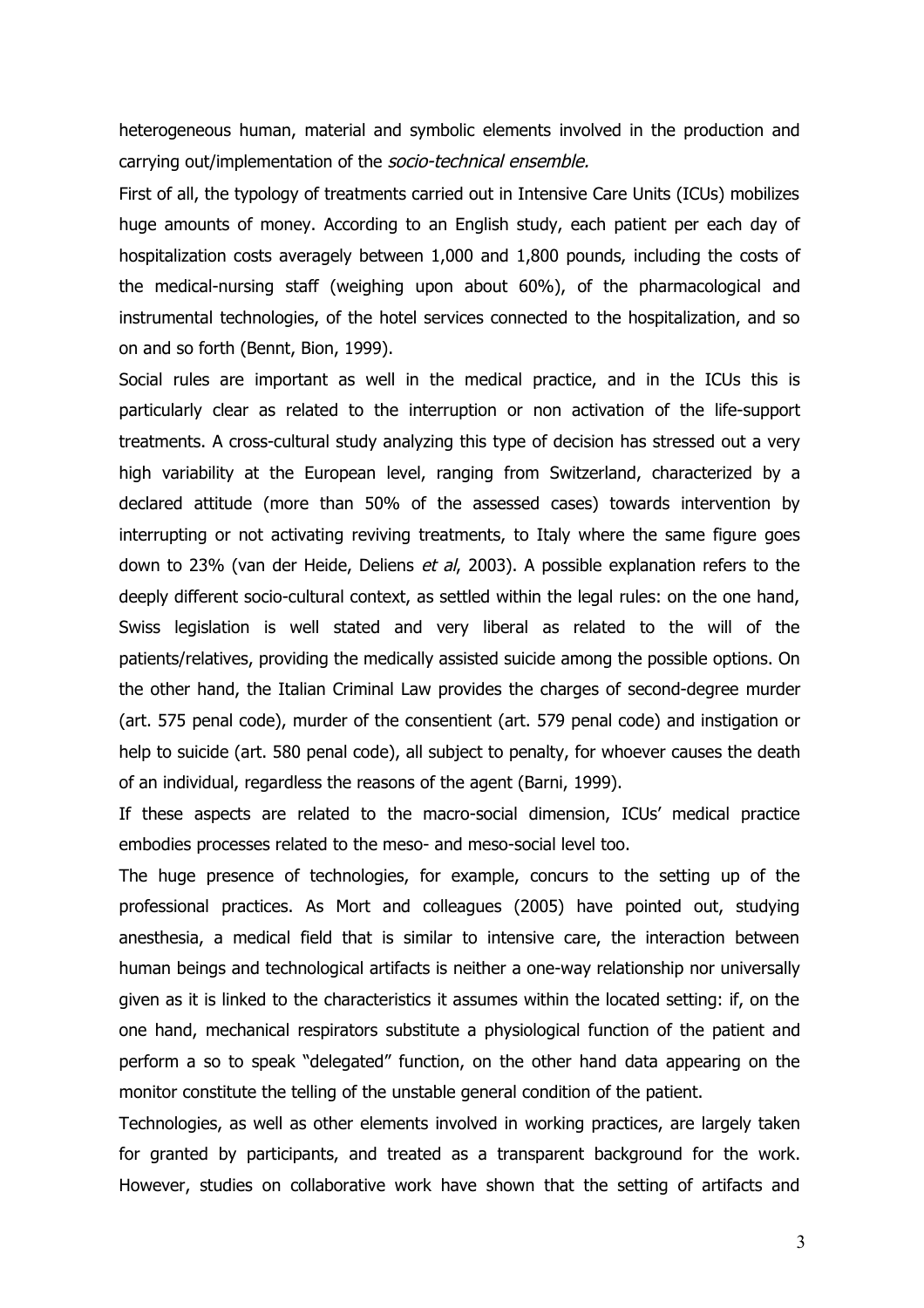people promotes specific integrated perspectives in the working practices (Goodwin, 2007). What is commonly perceived by people as "normal" in their practice and taken for granted, is "actively contrived by practitioners in order to accomplish safe and proficient practice" (p. 273).

Spatial dispositions play an important role in producing the specific perspectives that are embodied in working practices and routines. Studying medical practice, Reneé Anspach (1993) has proved how visual proximity of patients in intensive care actually modifies medical personnel's perception of the conditions of the patient. On the basis of data gathered in two American neonatal ICUs, Anspach describes how medical staff and nursing staff performed different prognostic evaluations in relation to the fact that doctors tended to see patients only for short moments during the day and to ground their prognostic inferences on the basis of information deduced from clinical data and diagnostic reports. As a consequence, Anspach finds in the medical staff a greater attitude towards prognostic pessimism as compared to nurses, who, on the contrary, devoting themselves to specific patients throughout their entire working shift, used to evaluate their conditions according to *perceptive indications* stemming from the visual contact with newborn babies.

The patient's ill body, the traditional object of medical practice, is not an immutable and universally recognizable element. On the contrary, it gets different characteristics depending on professional roles, diagnostic tools, organizational cultures and even more. As Mol (2002, p. 84) writes: "in the hospital, the body (singular) is *multiple* (many)".

Bodies are multiple also in relation to biological death: the ethnographic accounts of Sudnow (1967) show that dying in hospital involves procedural and organizational aspects that introduce a definition of death, the so-called "social death", related to but not overlapping with the "clinical death", that is, the appearance of medical evidence of death as a result of physical and instrumental examination. Social death is all about practices set up as the patient is considered approaching death: for instance, as Sudnow observed, it happens that a patient is left on the stretcher on which he/she has been admitted and put in the laboratory room, or large supply room, in order to avoid to mess a bed up since the patient is considered to be dying soon. As a result, a body still biologically alive assumes the characteristics of a dead body from the organization's perspective.

As I will further show, even bodys' treatment in ICUs are not unique, as they change according to the different dispositions that the specific socio-technical ensemble assumes.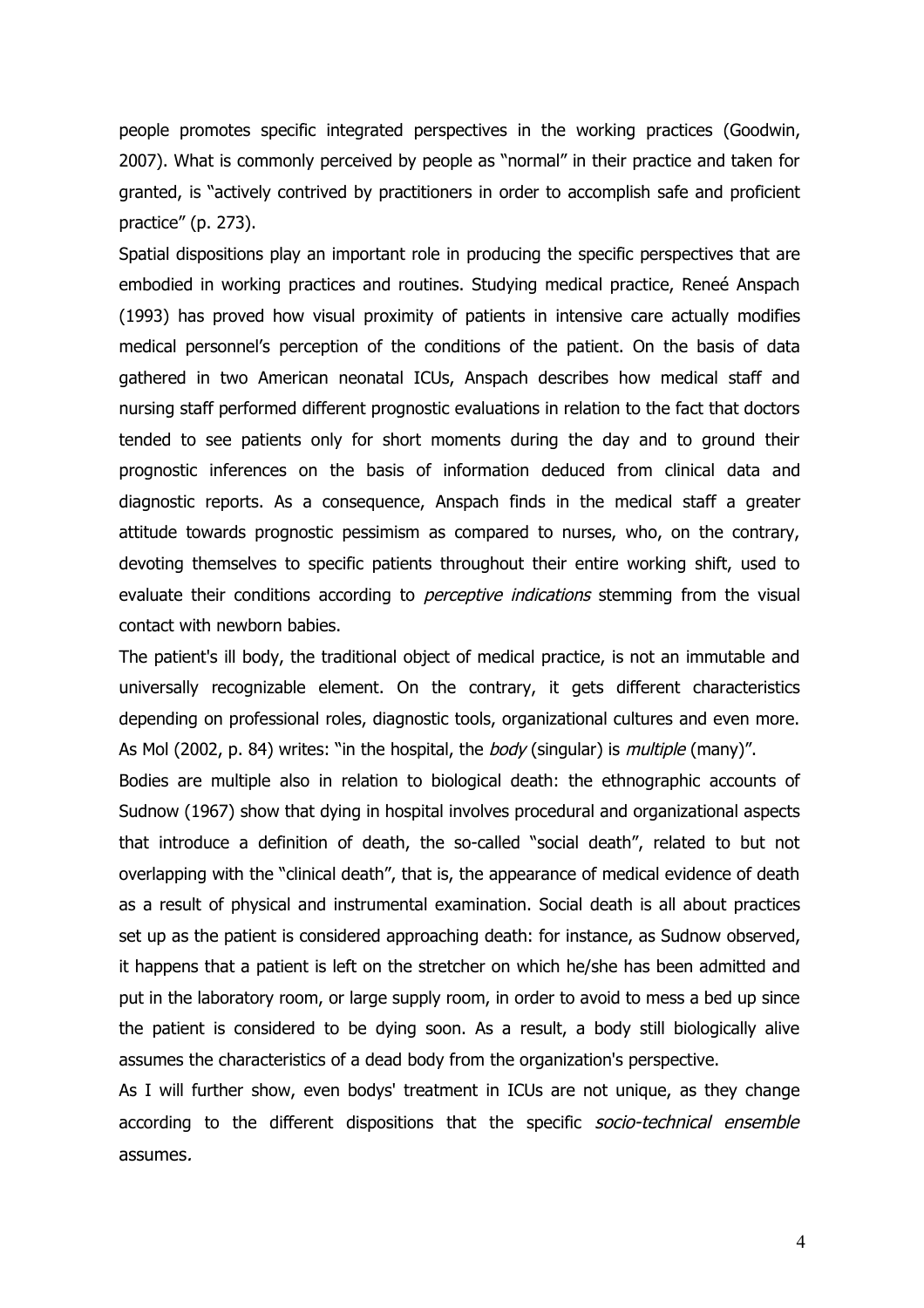## **The study: the medical practice in ICU**

The empirical materials that I present in this study are part of a broader ethnographic assessment whose aim is the study of the ICU's medical practice from the epistemological perspective of "the practice of the medical technology" (Timmermans, Berg, 2003). According to this approach, stemming from the encounter between Anthropology, Medical Sociology and the Science and Technology Studies (STS), assessing the medical practice in technologically highly dense environments requires the observer to be located at the level of the daily interactions within the working setting. Borrowing from the workplace studies the interest for the local organization of the working practices, the researcher focuses his attention on procedures, routines, communicative flows and technologies (Hindmarsh, Jenkings, Rapley, 2007). In order to do so, it is necessary to assume a symmetrical perspective (Latour, 1995), according to whom "technology is viewed as one actor among many in changing configurations of social and technical elements" (Timmemans, Berg, 2003, p. 104).

My ethnographic study has provided a twelve months period of fieldwork in an Intensive Care Unit of a public hospital in the north of Italy. During this period, I have observed situated practices, gathered ethnographic and semi-structured interviews of the medical and nursing staff, participated in their daily meetings (where personnel discuss the therapeutic treatment of patients) and assisted with the talks with relatives of the patients. The gathered material is as heterogeneous as it follows: recorded interviews; talks and personnel meetings (transferred on data storage device); daily ethnographic notes; other material gathered in the ward as guidelines, internal reports and medical records, etc.

Observations, interviews, recordings of the staff meetings, and documentary materials have been analyzed using a *grounded* analysis, in a three steps process: deconstruction of materials in simple units; aggregation of the analytical units in macro-categories; validation of the macro-categories on the basis of the different types of empirical materials (Hammersley, Atkinson,  $1995$ )<sup>[2](#page-4-0)</sup>.

In order to facilitate the understanding of the following paragraph, direct talks will be in italics; ethnographic notes and transcriptions of teams' talks will be in narrower margins. I have also changed the names of the people in order to guarantee their privacy. For the same reason, I have removed from the plan of the ward any element that was not mere

<span id="page-4-0"></span> $<sup>2</sup>$  For more information regarding the design of research, the empirical material and the analysis of data, see</sup> Lusardi, 2009.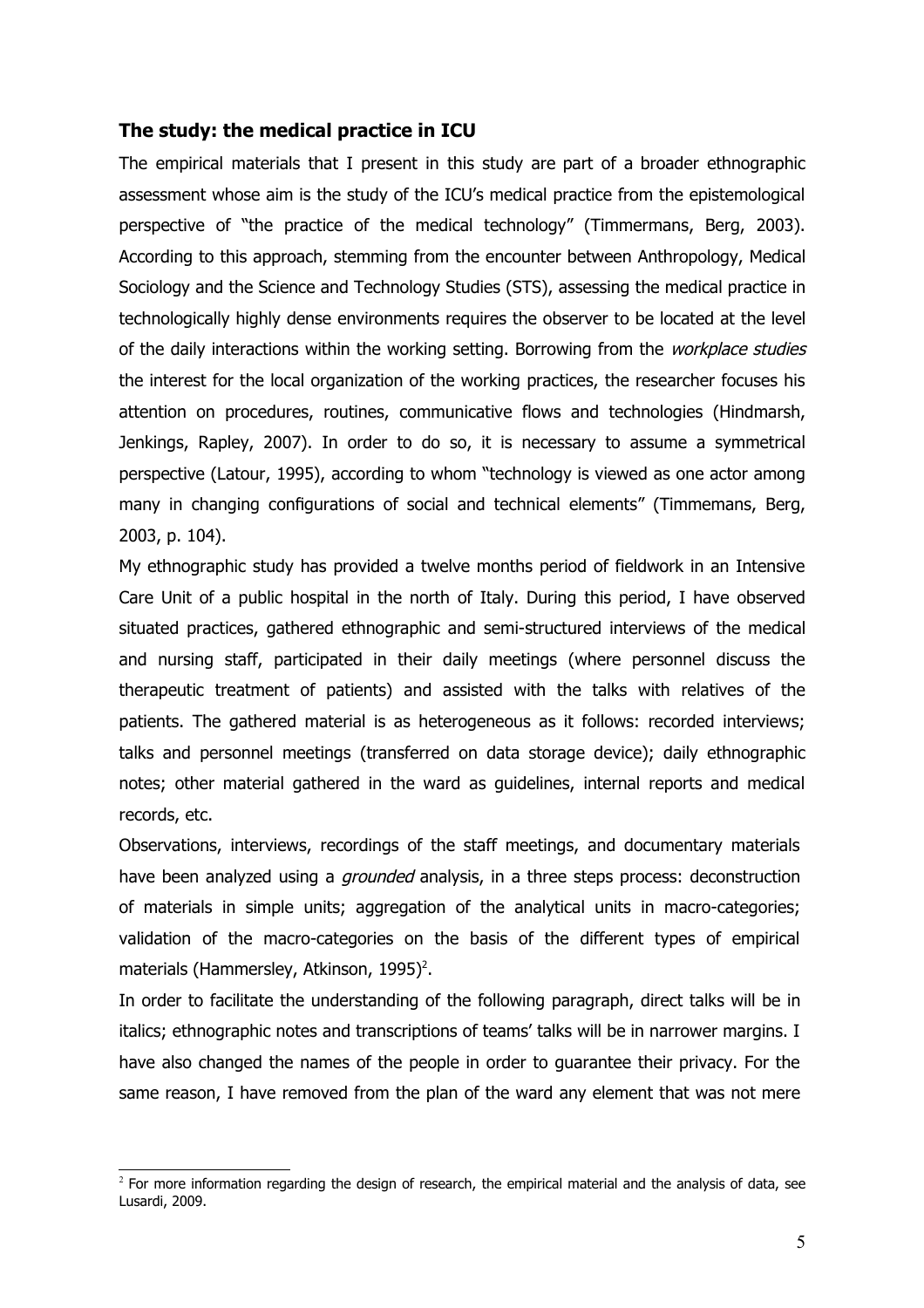structure and that might have led to the specific organization in which I performed my research.

# **Analysis: Working practices, technologies and bodies in ICU**

The process of categorization of patients and the perception of their conditions by physicians and nurses are embodied in working practices and organisation disposals and they contribute to produce and reproduce a *moral order*, involved in the accomplishment of the distribution of resources (Latimer, 1997; Lusardi, 2009). In the following pages I'll describe how the carrying out of the moral order in ICU generates the bodies exposed, from one hand, and the ones *invisibile*, from the other.

## **Making the body exposed**

The whole organization of ICU contributes to the production of the *exposed body*, involving other units of the hospital as well. The aim is monitoring life functions in real time and acquiring detailed information about the conditions of the internal organs and even more careful information about the specific seat of the possible cause that eventually resulted in the hospitalization. In the following episode, based on my ethnographic notes, it emerges how relevant the access to these data is for the effectiveness of the treatment:

I enter into the ward and stop at the entrance of the emergency room, where I feel there's a certain agitation. On the examination couch a middle age woman lies, intubated, her eyes closed, she's breathing very fast. On the monitor next to the couch the wave of the ECG<sup>[3](#page-5-0)</sup> and other life parameters are displayed. A nurse is placing a drip on the support next to the couch, while an other nurse is setting up a pump behind the patient. Doctor Ferrari is also in the room, he is filling out the medical record. I see him observing life parameters being displayed on the screen and then writing their values in the blank spaces of the medical record. On the table next to the entrance, where the doctor is writing, there are also various radiographic reports. Ferrari looks up at me and says hello. I ask him what has happened to the woman: Carla, 60 years old, felt in the morning a heavy breathing problem and a strong pain to her chest. So she went to her doctor who provided her with medicine in order to sustain cardiac

<span id="page-5-0"></span> $3$  ECG, or electrocardiogram, is the result of the recording of the electrical activity of the heart over time by the use of electrocardiographs or specific monitors.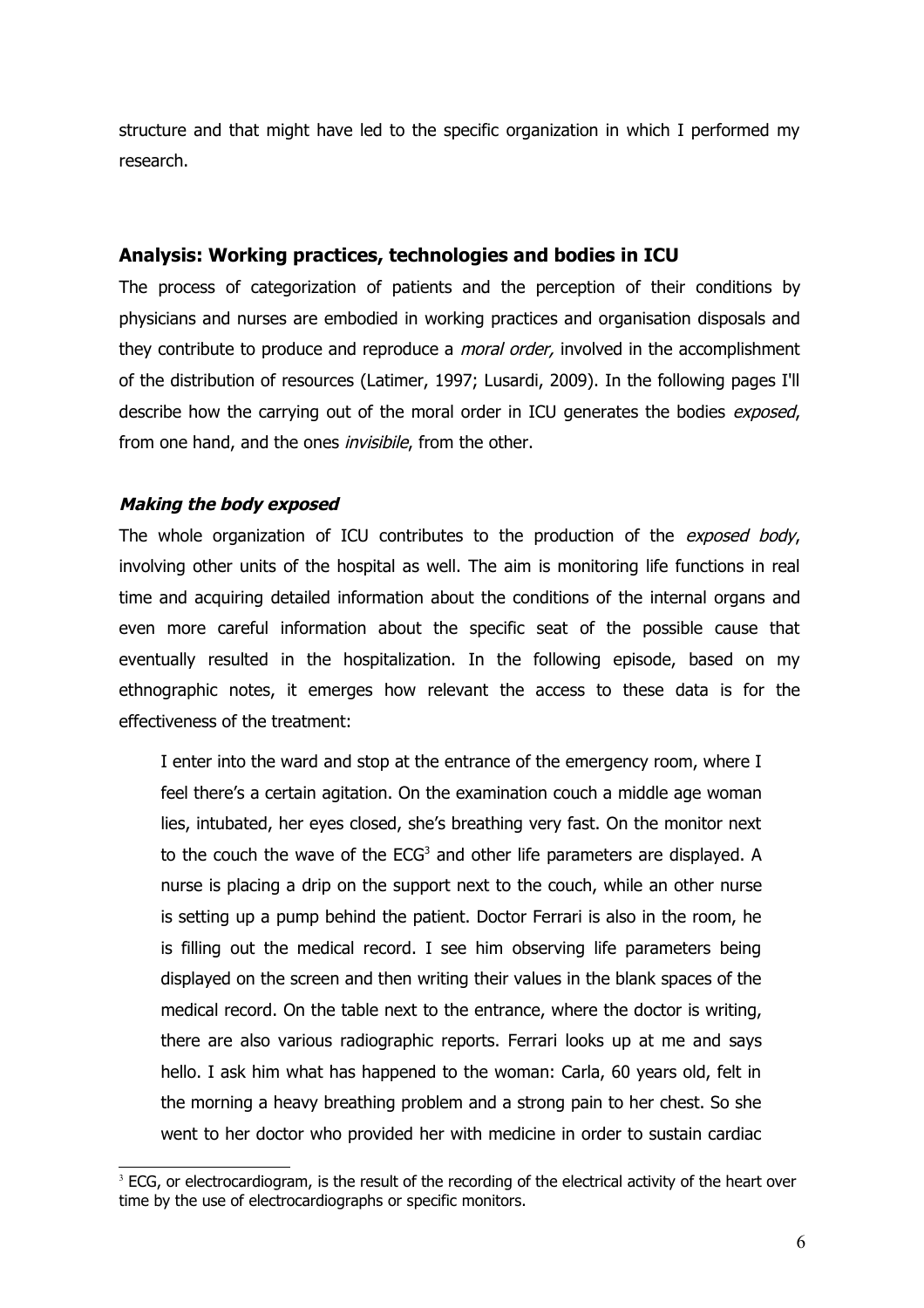activity and urged her to go immediately to the Emergency Unit of the local hospital. As she arrived heavily bradycardic (slowing down of the cardiac rhythm), with a pulse of 20 beats per minutes (bpm), she's been reanimated, intubated and transferred in the ICU. As a result of a CAT<sup>[4](#page-6-0)</sup>, it has emerged that a thrombus broke off from a vein of the left leg, climbing up to the heart and obstructing the pulmonary vein in between the two chambers of the heart. Afterwards, the patient has been treated with a strong anticoagulant which allows the thrombus to melt by stopping the blood from clotting. In fact, through the monitor, it is possible to see that the situation is becoming stable, with a pulse of 100 bpm, while the blood pressure is getting a little bit low and the oxygenation is going up to 100%. The doctor stresses how, now, once overcome the danger resulting from the thrombus, the risk is a general hemorrhage because of the anticoagulant medicine and therefore a coma. In order to avoid this consequence, it is necessary to keep the blood pressure low, around the current values, 100, no more than 110, gradually lowering the adrenaline, using one of the medicines supporting the blood circulation. He also points out that this is the typical ICU's situation, in which the patient is supported in his/her life functions, respiration, circulation, temperature (you give what is lacking and take off what is exceeding) until the overcoming of the acute event that affected the patient. So he says to me with some satisfaction that things are running smoothly now and that every once in a while it's nice to feel some professional fulfillment and that he is sick of working for friars. After telling me about the situation, Ferrari goes back to the doctors' room with the medical record. He sits down and while he's finishing filling out the medical record I see him raising his eyes towards the emergency room so as to be sure there are no signs or anomalies. A nurse ends tidying up some unused devices.

Carla needs a constant attention in order to check the effects of the anticoagulant medicines, even in their interaction with other medicines, like adrenaline. The plain administering, as it could happen in an ordinary ward, would damage the very same survival of the patient. For patients like this, representing, in doctor Ferrari's words, the typical ICU's situation, in which there's a temporary lack of the life functions because of a specific problem, a huge amount of organizational resources is involved in order to produce and keep up the visibility of the body through its exposure. It is because of this exposure, because of the numerous parameters found through the constant monitoring

<span id="page-6-0"></span> $4$  CAT stands for *computed axial tomography*, a diagnostic device of medical imaging.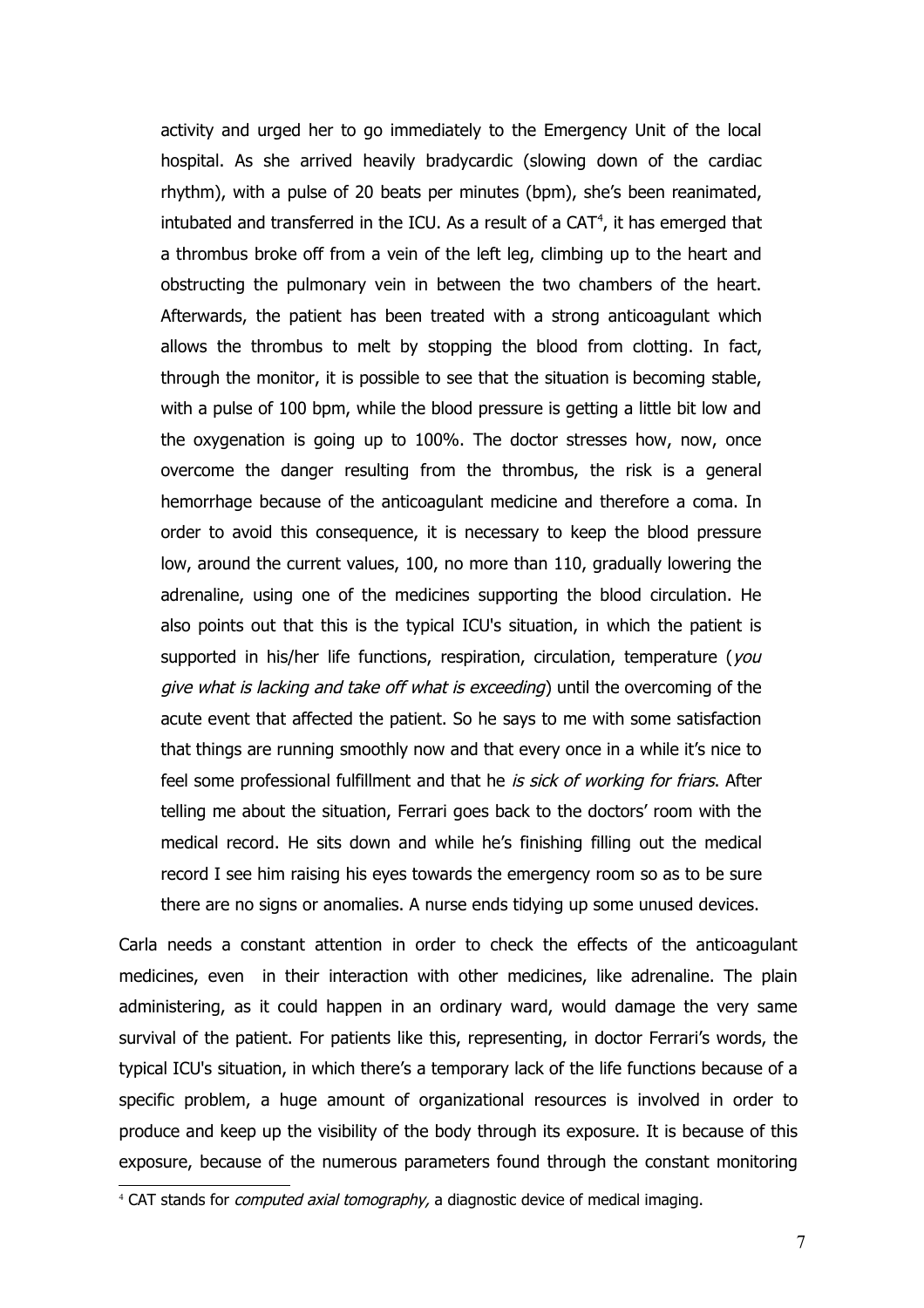of the patient as well as because of their immediate availability that the doctors can evaluate how much to reduce the medicines and how to modify the settings of respirators, adapting them to the patient's respiratory capabilities.

Once overcome the acute event, as in the described episode, in which the patient is treated with the anticoagulant medicines that will melt the thrombus causing the bradycardia, the main activity becomes the observation of parameters by nurses. They will note the data every hour, even more frequently in more serious cases, and will transfer them to the medical record. When anomalies in the expected parameters occur (for instance, the arterial pressure suddenly goes down and the cardiac frequency goes up), nurses inform the doctor for it is necessary to review the therapy on the basis of the new data. Therefore, patient's body has to be effectively exposed, well visible and its internal components accessible.

This exposition is essential in order to make the patient compatible with the technological infrastructure that the in-ward treatment mobilizes (Lindemann, 2007). Certain values of saturation and respiratory frequency coming up in the monitor require the adjustment of the settings of the mechanical respirator, so that the patient can benefit from the respiratory treatment. It is particularly necessary that monitor, mechanical respirator and the patient's physiological conditions are aligned on the basis of an ecology of signs and indicators and that they are kept aligned through the constant monitoring of variations.

Even in the case of potential donors of organs, following the declaration of brain death, the level of exposure is kept high. This is a peculiar typology of patients, since, in spite of the fact that the patient's trajectory will end up with death, it is fundamental to keep the organs in perfect condition in order to make the removing (and the following transplantation) possible. This requires a lot of effort, as a nurse points out, telling me about: for sure, when you follow a donor, you put in a lot of effort, you do whatever is possible, trying to maintain a good frequency, a good saturation, this good, that good, just because of the body.

Brain death is declared only as a result of the acknowledgment of the contemporary presence of various clinical conditions, among which is the absence of brain activity verified through an electroencephalogram (EEG). Another absolutely necessary condition so as to ascertain brain death is the absence of spontaneous breathing that has to be completely substituted indeed by the mechanical respirator. Thus, it is essential to monitor the state of oxygenation of tissues, visualized on the monitors through the parameter of saturation, constantly kept at 100%. Variations of saturation, because of the obstruction of the tube putting air in the person's trachea or because of the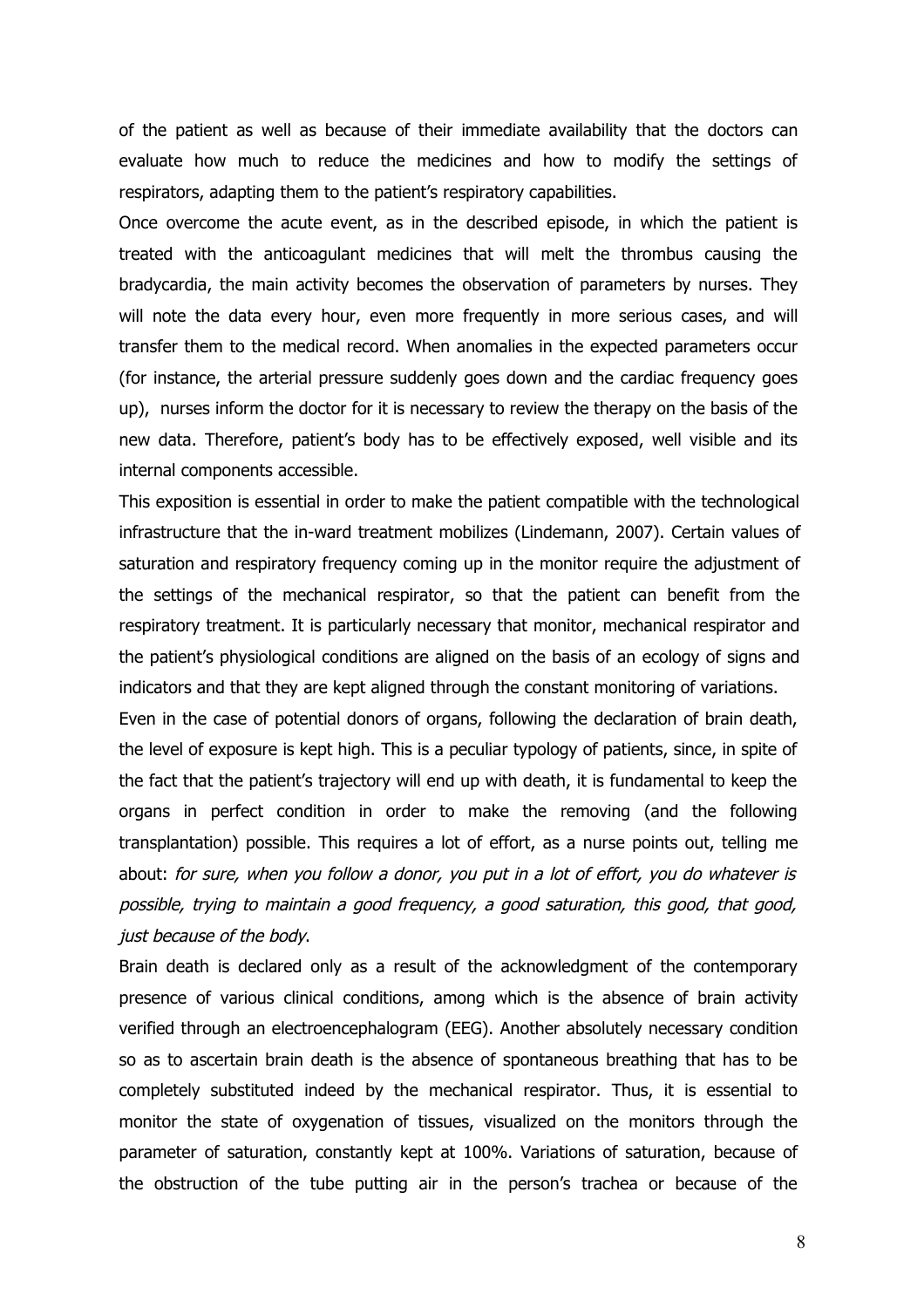thickening of mucus in bronchus, can irreversibly damage tissues and organs to be removed. During my observation period I witnessed two procedures of brain death declaration, one concerning a patient from whom many organs were removed. In that case, the patient occupied the first bed in ICU and the room all around his couch had been delimited with a red-and-white plastic tape in order to reduce possible vibrations that could have altered the EEG waves.

As the sociological literature points out, even the spatial arrangements of the organizations are taking part in the production of a sense of "normality" on which are based experts' practices (Goodwin, 2007). In the ICU that I have studied, the material disposition of patients in the ward is the result of the different types of perceived body that health care professionals are working on.

In fig. 1 I have represented the ward's plan, so as to identify the organizational spaces I have been describing above: the emergency room, located next to the main doorway of the ward (A) and, right in front of it, the doctors' room and the ward, with the beds.

In both the described cases, the woman coming from the Emergency Unit and the declaration of brain death of a potential donor, the bodies are located where they can be the most visible, by the nursing staff and, above all, by the doctors: the emergency room and the first beds in the ward. In fact, the medical personnel main activities' place is the doctors' room, where doctors retire to fill out medical records, analyze x-ray radiographies and CATs, discuss about clinical cases, arrange staff meetings, or simply rest.



Fig.  $1 - ICU's$  planimetry and main spaces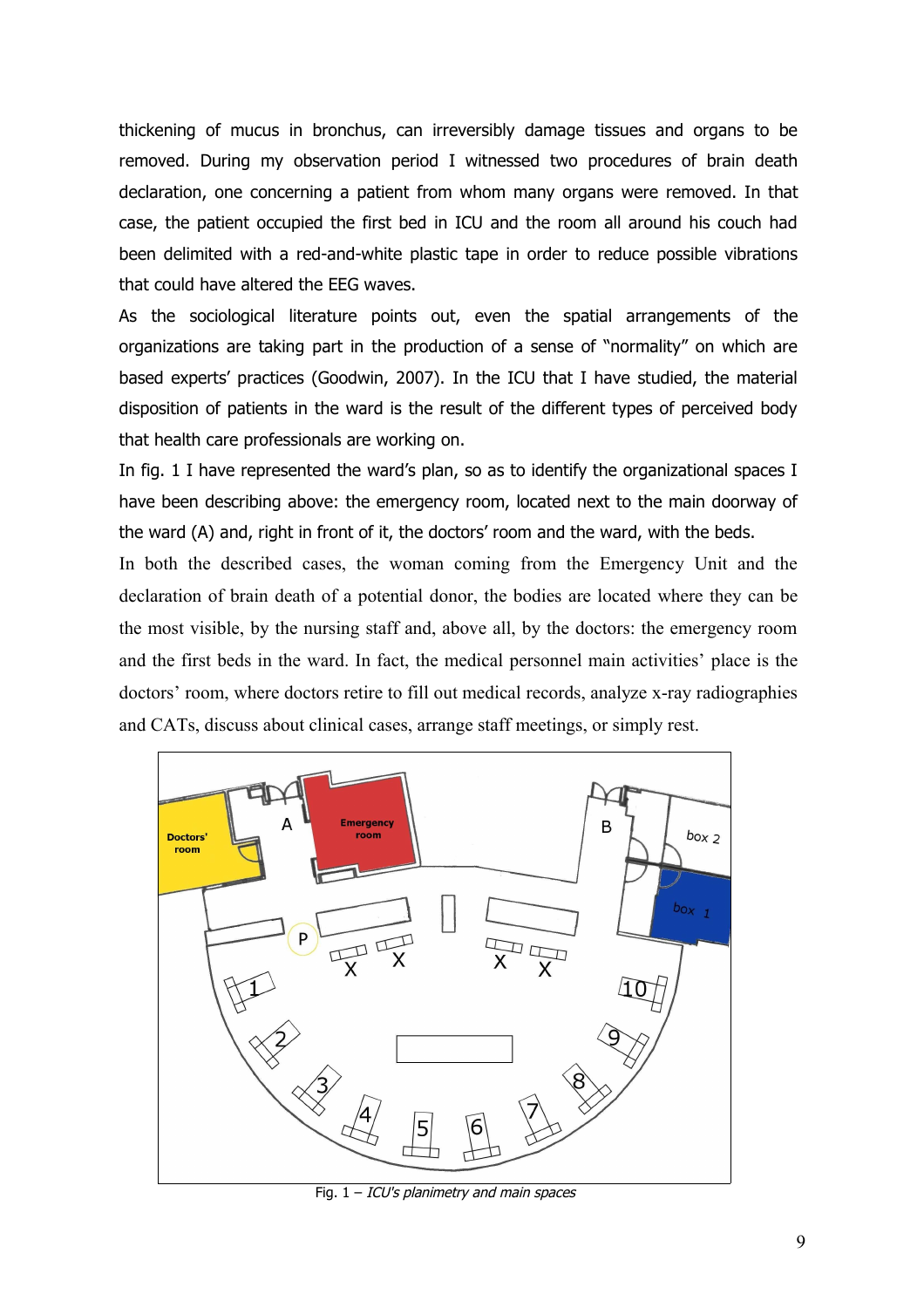The following episode describes the entering of a doctor in to the ward, at the beginning of the shift:

It's about 8 pm, doctor Colombo comes in the ward and stops beside the first bed, a little bit in the back, as if he wanted to stay just on the border of the room. I notice that he's observing the unit, I notice his focused gaze. So I ask him whether he will do the night shift, since I had not seen him all day long. He replies affirmatively, even though he feels he won't be particularly busy. As I ask him why, he answers: Why? Because it is enough to give a look around for me so as to understand what is the situation, without analyzing the medical records, even if I haven't been in for the last week. Half of the current situation is already clear. Afterwards, I will also start looking at the medical records and will give you the prognosis. In the meantime, even a nurse, Alberto, who's been working in the ICU for 15 years, listens to what we are saying and enters the conversation: even more than half of the situation, just by giving <sup>a</sup> look at it. Colombo: Yes, sure, patients assume <sup>a</sup> certain expression and a certain, particular behavior. Then you look at the monitor… Therefore I ask: Is it because they are elderly people, most of all? Colombo: No, not necessarily, it's the pathology. It is the so called facies, the behavior they assume, that is a main foundation of the clinical examination. It's the famous expert eye…of course you can't do everything with it, on the contrary… but it helps you, first you screen. I remember the first time I went to [a hospital in a small town in the province] in an ICU with just six beds that I had never seen before, I came in at 8 pm, and somebody was waiting for me. Hello, Hi, I am the doctor of [the main hospital], oh, all right, all right, well, we introduce ourselves, then he says to me, "ok, let's see the patients in the ICU". I looked and said "That is a post [post-operative], well, there was a traumatized person, and that was easy to understand, there was another one… a respiratory insufficiency, and then…" He says to me: "But, did you see the medical records?" "No, but this is not the first one I see like this" [I replied].

In the above described episode, the doctor is observing hospitalized patients from position P (in the figure), that allows a wide view over all the ICU. Patients of the opposite wing, however, are not visible as well, because there are various obstacles to the eye, like empty beds, still not usable, yet already equipped with some devices, and the oasis in the center, constituted by a long table surmounted by two series of shelves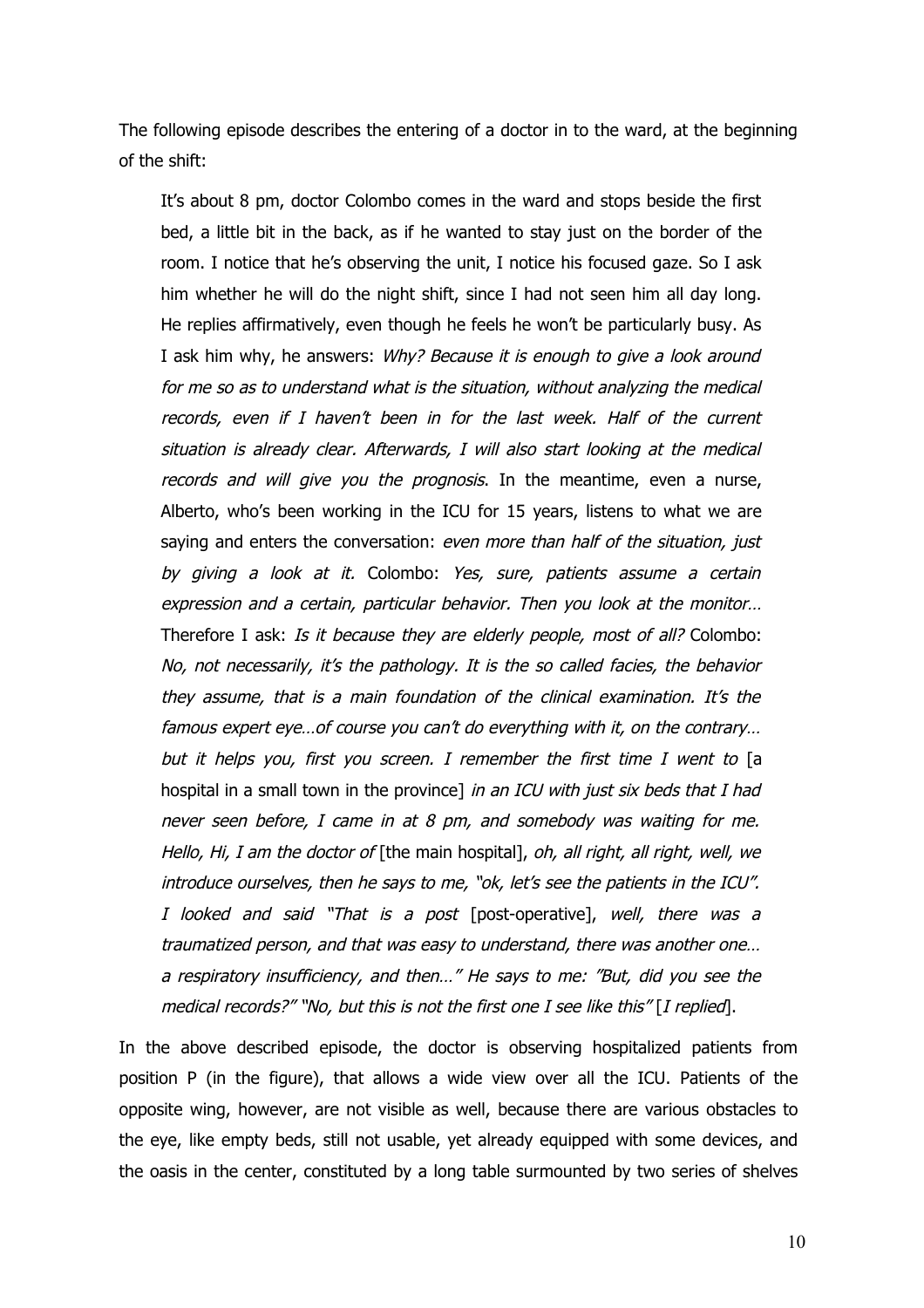and a large LCD monitor<sup>[5](#page-10-0)</sup>. From position P, visual access concerning patients hospitalized in the first 5, 6 beds is very good, while the other patients remain partially hidden. I have often witnessed the change of the doctors on duty, at the beginning of the night shift, when usually there was just one doctor on duty and the one who would start working after 8 pm. It used to happen in this position, patiens' "screening" is done from this position, on the basis of which the doctor understands the way he will have to balance his efforts, and how much attention he will presumably have to devote to the various clinical cases.

## **Making the body invisible**

Unlike the previous model of body, attracting the major part of material and professional resources of the ICU, the *invisible bodies* are more difficult to be identified for their specific integration in the working practices of the ward. If the exposed bodies are immediately recognizable and it's easy to understand, even for an outside observer, that every effort of physicians and nurses is aimed at improving the condition of the patient, the *invisible bodies* need a closer look by the working practice in order to analyze their situation.

### The organization of space and activities in the ward

The second model of body already emerges from the assignment of the beds, as a nurse tells me and explains the informal criteria used by the personnel:

If the ward is empty, they all stay here [she points from bed 1 to bed 5 on a drawing of the ICU I made so as to explain to her my observations regarding the placing of patients] *although, when the ward is full you place them there* [she points to beds from 6 to 10] even the one you feel is less interesting to observe, because you know that even if you can see him, you won't see anything new. Therefore…

However, the visibility criterion is not explicit, and not shared at all by the nursing staff, as it has been confirmed by other nurses: formally speaking, the assignment of beds

<span id="page-10-0"></span> $5$  The architectonic structure of the ICU from close up is reflective of the model of Bentham's panopticon, assessed by Foucault (1975) as an effective instrument of control of human beings and bodies . As well as in the Bentham model, even the ICU plan a privileged place of observation that should be in the central position, from where it is possible to have visual access to all the beds and where the LCD monitor has been placed displaying the life parameters of all the patients. According to the designer of the ICU, that space should represent the ward's crucial point, from which to master the clinical medicine of all the hospitalized people. In the ward's daily practice, its centrality, however, is disregarded. During my observation period, central position was often "disabled", or just conceived of as a passage point, to make phone calls, send faxes out, or for nurses' use only, for they didn't have their own place in the ward, and during the change of the shift, they had the chance to sit down as it was provided with 4 or 5 chairs.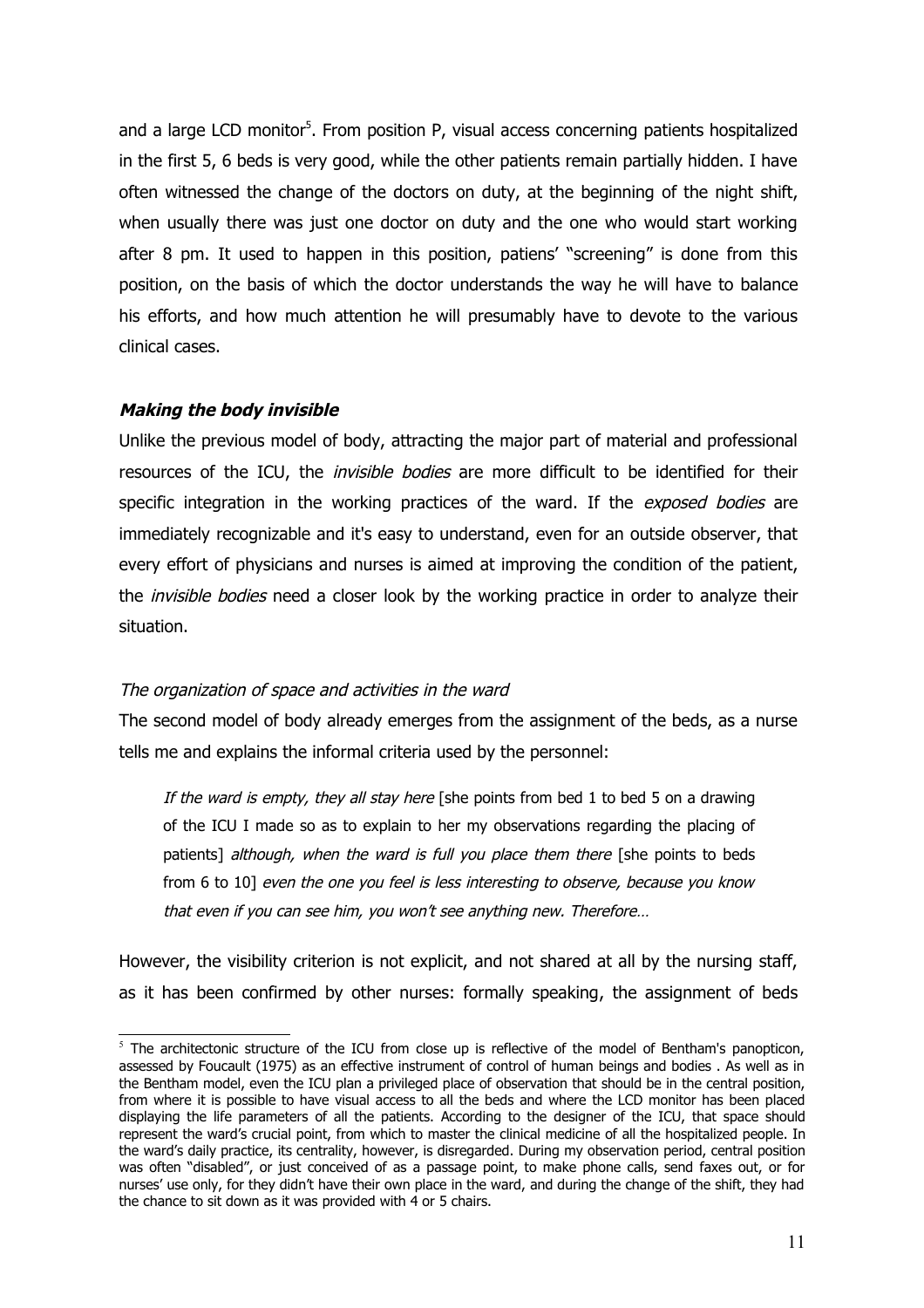should be random, except for those beds that are provided with particular technical functions.

The trajectory of two young lovers, in ICU because of traumas undergone as a consequence of a road accident, is however revealing of the different meaning given by the staff to the various spaces of the ward. In fact, immediately after the accident, the guy is treated and stabilized in the emergency room, while the girl is hospitalized in bed 1, because of the lack of a second emergency room. The guy is thereafter brought to the operative theater because of the lesions he has suffered. When he comes back, he will occupy bed 10 as the ICU is full. Even the girl, after several hours, is brought back from the operative theater, once again to bed 1. It is particularly interesting to stress that, two days after the accident and hospitalization, the girl and the guy, partially recovered and perfectly conscious, move to beds 9 and 10, next to each other. The girl is actually moved to bed 9, which will be tilted up for about 30 degrees so as to allow the couple to talk vis-à-vis. By this time, the patients are stabilized and do not require the massive investment of resources they required at the beginning. In this phase, doctors are organizing their transfer in the specific ward where the therapeutic course will be completed. Indeed, during the period of greatest exposure after the hospitalization, when the staff needed to be able to check life parameters in real time so as to evaluate whether the patients were stabilizing or not, doctors had just to get out and overlook the ICU to check the situation whenever they wanted. On the contrary, when the conditions of the two guys have become stabilized, and they have been able to peacefully talk together, on the opposite side of the ICU a "confidential" space has been created, in which the patients have been able to wait for their transfer in a condition of relative privacy.

This hypothetical scale of relevance of the positions within the ward ends with the first box, blue-colored in fig.1. Here is the way the doctor on duty of the ICU describes the function of that space:

A patient is definitely represented by numbers. Except this room over here [he points to box 1; we are talking together in box 2, that is currently empty] wherein nobody comes to check. Why it is that? Because you cannot do anything, therefore, well, I wouldn't say we feel it is like a defeat, but it is something you don't know how to work with, thus you pretend you don't see it. I can tell. Look at the people who come to see these beds over here. Just a few, indeed... Ricci [another doctor of the ICU] *this* [Andrea Marcolini, the patient hospitalized in box 1 I will talk about afterwards] well, he does not even consider him. There's nothing new. And you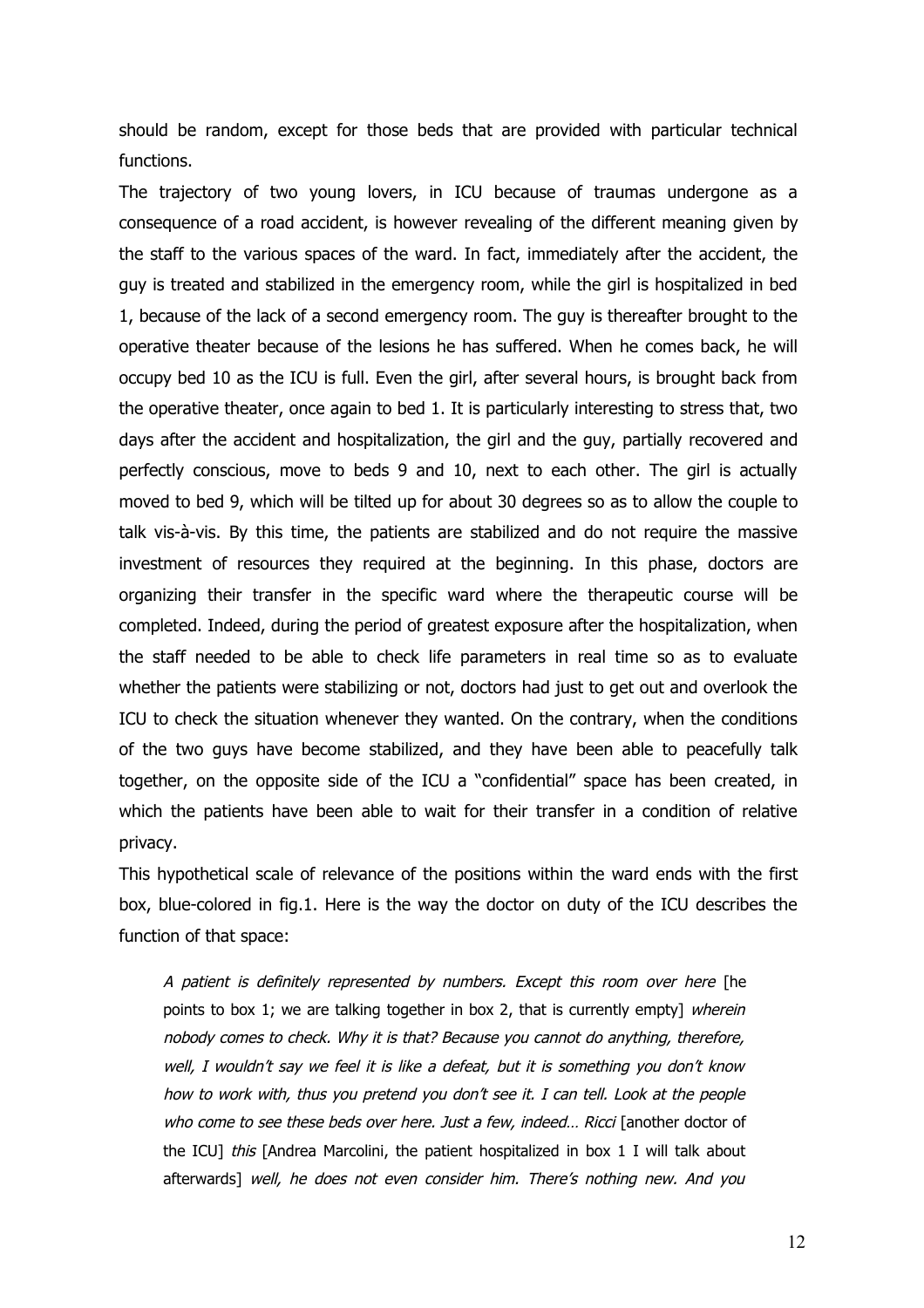don't know what to do about it, there's nothing to do about it any more. Theoretically speaking, these should not even be our patients at all.

The first of the two boxes, that should host, according to who designed the ward, infective patients, therefore dangerous for the rest of the population in the ICU, as well as the second, in the ward's practice are often destined to host chronic patients that have nothing to do with ICU treatments, theoretically speaking. As soon as the trajectory of the patients appear to be in a stalemate situation, as both chances of improvement and therapeutic options diminish, the box becomes the place where to put these patients up untill their dismissal, should there be a facility able to welcome them, or their death $6$ .

Even the subdivision of duties among the nursing staff contributes to enhance the differentiation between patients who require a continuous exposure and those who become less visible. Every morning, at the beginning of the early shift, the head nurse or, in her/his absence, one of the older nurses in order of seniority, used to share the patients on the basis of the amount of work to be done. Each nurse is assigned to take care of two patients, dealing with their assistance and therapy, during the entire shift. Two nurses, instead, are assigned one patient only and any emergency. These will be the people who will support the doctor in the treatment of the patients coming from the Emergency ward, or from other hospital wards, devoting to them their constant presence and a relevant commitment. It is for this reason that, in order to balance the efforts put in the emergencies, the two nurses are assigned just one patient who is not very demanding. One will usually be the patient in the box. The other one will generally be a patient hospitalized for more than a week, who is perceived as needing less care as a result of the chronic evolution of his clinical conditions and with few or no chances of recovery. Thus, there could be beds around in nothing would happen, during the day: except for the morning wash, the meals served by health care operators and some quick look by the ICU staff, chronic patients, and, especially, the patient hospitalized in the box, receive just a little attention by the medical and nursing staff. These patients simply become less important as compared to the priorities of the ward, in other words, as compared to those patients who are possibly susceptible to improvements. What did

<span id="page-12-0"></span><sup>&</sup>lt;sup>6</sup> There are many reasons why patients' trajectories in ICU cannot be concluded. For the sake of this paper I cannot address the topic now. Yet, I just would like to note how hospital organization, and therefore the interaction between the wards, and the consistency of the trajectories of the patients cannot taken for granted at all. The transfer of a patient is often the result of numerous talks, formal and informal, between head wards, of negotiations of beds (I take one of your beds, you take one of mine), of recurrence in the degree of occupation of the available beds, and so on. Sudnow (1967) has described effectively this hidden universe of relationships characterizing the management of bodies in two important American hospitals. Regarding the implications for the ICU personnel doing, respectively, end-of-life decision and house treatment of chronic patients, see Anspach (1993) and Steffen, Heimer (1998).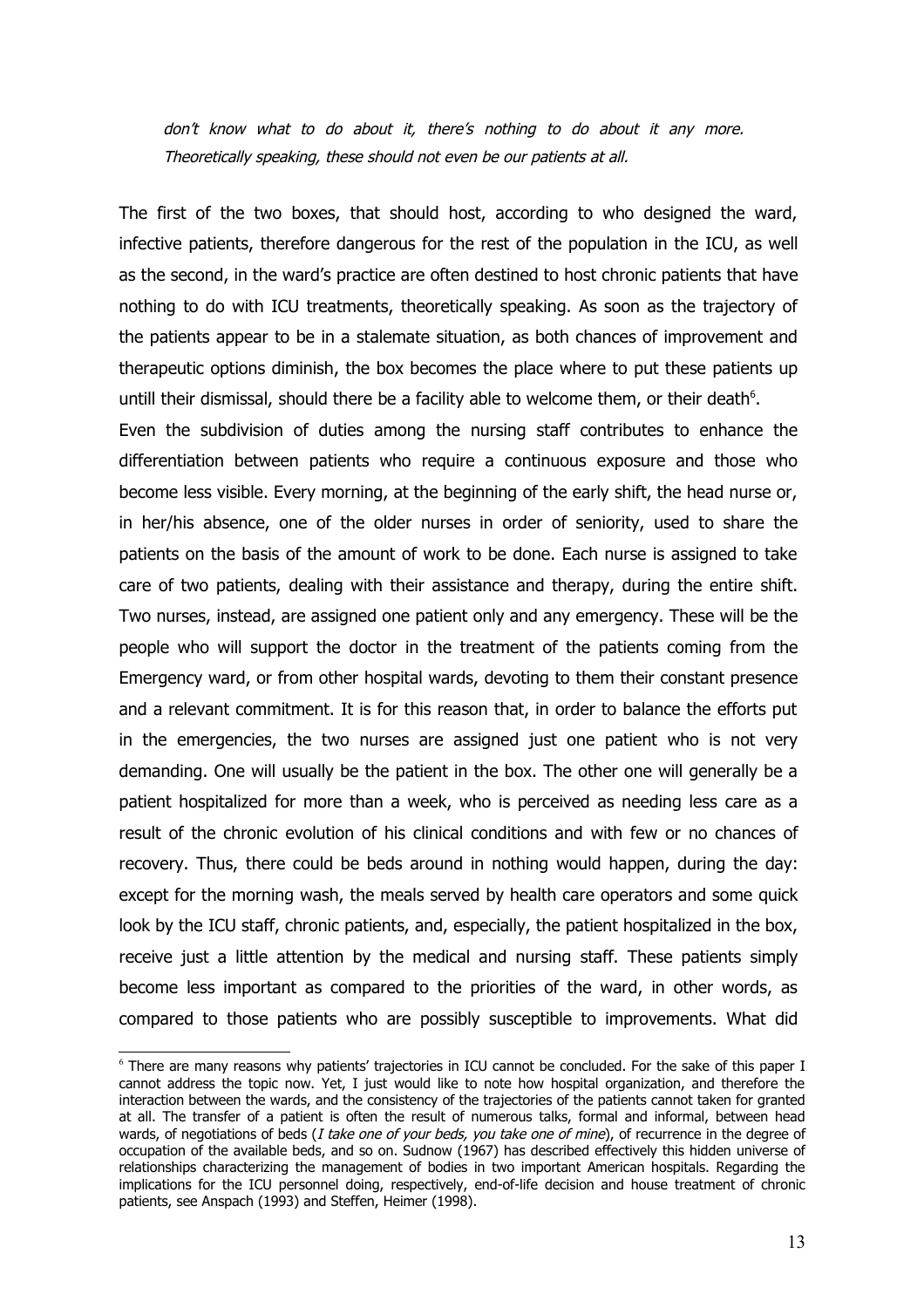usually enhance this slipping to the back of the ward's activities, during my observation period, was the absence of consciousness, the comatose state of many patients with a chronic evolution in ICU. The impossibility to set up any communication through language, verbal or not, even just through a physical contact, and the patient's inability to reply appear to imply a minor involvement of the nursing staff and limit the resources to be destined to these patients. A nurse tells me about her difficulties to enter into the box, whenever there's a patient in comatose state, unconscious:

I realize it. Today I didn't go in at all, I couldn't. For, it seems I always see more important things to do rather than going there to check him out. It seems to me, I say. I said "Hi!" to the wife, I talked to the daughters out here, because in any case I understand I cannot interact with him a lot, that so isn't it? If the relatives are not inside, I don't go in. Not at all.

Even for nurses, as well as for the medical personnel, the bodies in the box lose visibility. They slip to the back of the ward's practice and become objects of quick looks, silent and mechanical checks.

#### Slipping to the back in medical discussions

This *slipping to the back* can be found also in the staff meetings of the doctors, who used to meet up to discuss about the cases of the day, during the change of the afternoon shift. At about 2 pm, doctors who are almost done and their colleagues who start their own shift meet up in the doctors' room, usually four to six people, according to the day and the shift, reviewing daily cases, the treatments already done and those still to be done, diagnostic exams performed and those to be requested, medical records already filled out and those not completed yet. Generally speaking, the account has no pre-set list of points: the doctor assigning daily tasks has a sheet where all the main characteristics of each case are written down. He reports them to the other doctors who intervene and ask for clarifications. In the following excerpt of a recorded meeting, it emerges how the discussion about the patients hospitalized in the box literally lose relevance as related to doctors' priorities set up during the meeting. Four doctors participate to the meeting, doctors Marino and Rossi, who are describing the current situation to doctors Gallo and Colombo:

Rossi: Well, 1 2 3 4 5 6 7 8... [he is counting the patients on the sheet where he wrote down his notes].

Marino: Then, there is the one in the box...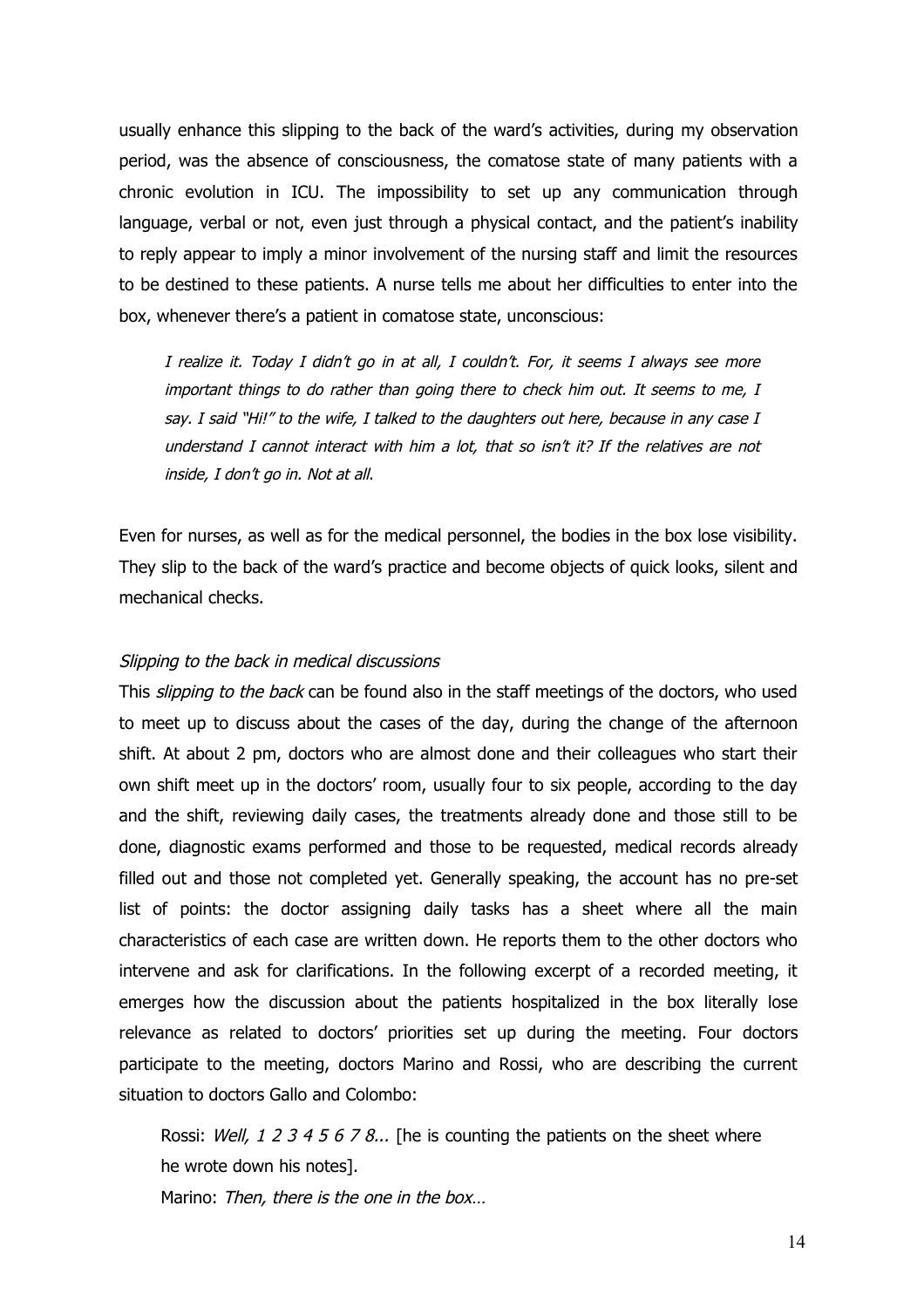Gallo: What's his name? Marco…

Rossi, Marino: Andrea Marcolini.

Marino: Yesterday evening, afterwards he's been reconnected [to the mechanical respirator].

Colombo: Yes, he was tired.

Marino: And they applied <sup>a</sup> bronchoscopy to him, as he was completely blocked to the left. He tends to stop to the left. It would be good to talk to the physiotherapists in order for him to try to do some physiotherapy, the pressures, those types of things…

Colombo: Listen, has Bellini [a patient hospitalized the day before because of a serious cardiac attack] got all his things still set up?

Marino: He has the FIO2 at 70, nitric oxide at 10, but thereafter I didn't see how is it, no more. Then it comes a lung, it should already be there, in the other box [the box for infective patients]. I went to take it, a sir who had a high temperature since the last week, 38 degrees, somebody who has always been ok, never had anything and at the end… He's been treated first with tachipirina, then a bit of Citorlarsone, during the first days. Then, yesterday he's come in, somebody must have seen him at the Emergency Unit…

Rossi: No

Marino: Sent upstairs in medicine, a right lower lumbar pneumonia, he has been sent upstairs in medicine. When he has gone upstairs, he had 60 of pho2, today he was saying he was worsening I came up to see him. He had 57 of FIO2 with the 60%, he wasn't particularly [...], he was doing pretty well…

The discussion carries on about the better ventilation system to be applied to this patient. Afterwards, doctors get up and go out from the room.

Regardless of the "esoteric" subjects of this passage, given the highly cut and specialized medical language (Del Vecchio, Good, Good, 1993), whose explanation would require too much room, it is interesting to stress the communicative dynamics: as soon as Marino starts assessing the case of Andrea Marcolini - 55 years old patient who has become seriously disabled as a consequence of an accident at work, and hospitalized for over 20 days in ICU – about whom he reports the umpteenth unsuccessful try of making him breathe autonomously, a doctor introduces the situation of another patient, to whom the staff is devoting a lot of effort to as he has just been hospitalized but not stabilized yet. Finally, they start discussing the patient arriving from the ward of Medicine. Such a dynamic was very frequent during the staff meetings. Simply put, some patients vanished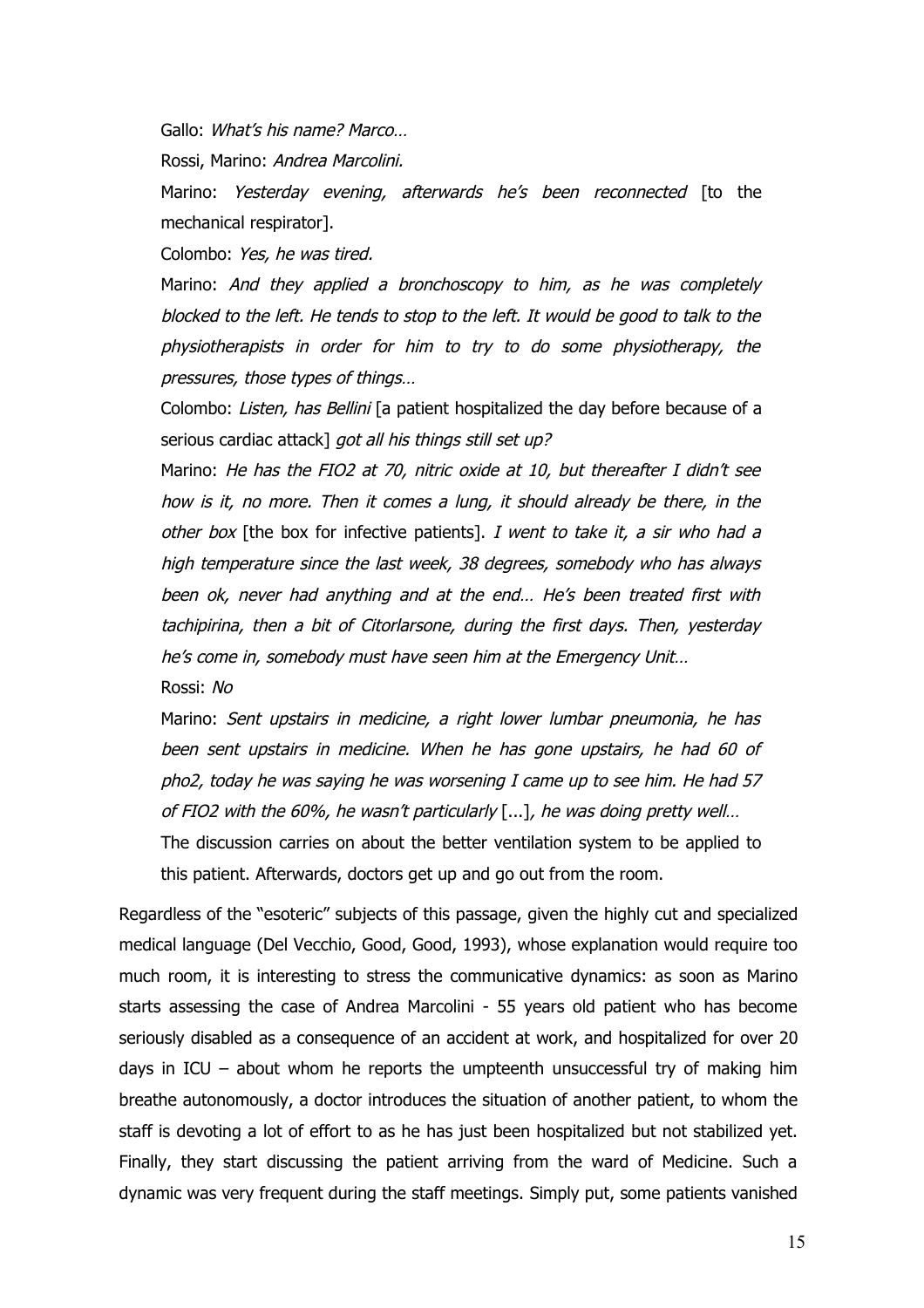from the accounts as soon as the picture became less "engaging" from a clinical point of view.

Such invisibility was reflected also in the daily practice. Although the doctors on duty, at the beginning of their morning rounds, used to share their work starting from the opposite wings of the ICU, it happened very often that the order of the beds was not followed and that some patients weren't examined but once again slipped to the back as compared to the priorities given to other patients. Many times it was because of the arrival of a consultant for a diagnostic examination, or a visit to a patient, so that the doctor on duty was distracted from the natural order of the beds and led to reserve more attention for a specific patient. Thus, it happened that at the end of the shift some patients hadn't been examined yet, as doctors confirm in the following passage. Ferrari and his colleague, Bruno (a female doctor), are the doctors on duty during the early shift, giving updated information to the two doctors who will occupy the ward during the afternoon shift:

Ferrari: Then there's ... [ following patient in the account]?

Bruno: Rossi.

Ferrari: Rossi must be seen [must be visited], nobody... [visited him]

Bruno: We said goodbye many times, but...

Ferrari: We tuned the TV on that show, on RAI  $3^7$  $3^7$ , Who saw him? Then, the same, that other one, his mate... [they refer to another patient, whose destiny was linked to Rossi's one].

[They laugh]

Ferrari: No, those two must be seen and...

Bruno: be taken care of...

Rossi and his 'mate' have been hospitalized a long time ago, the first one has been hospitalized for more than 50 days, the second for two weeks. Their clinical situation is in stall: doctors believe there is no possible chance of improvement of their condition that would allow greater therapeutic efforts and, at the same time, their survival is guaranteed by mechanical respirators compensating their respiratory insufficiency. Therefore, they depend completely on the ward's facilities. As a consequence of the absence of clinical perspectives, like the *weaning* from the respirator, and, in Rossi's case, the rehabilitation of the swallowing capability (compromised by the ictus that affected him), these patients are considered at the edge of the daily activities of the ward, both for the medical and the nursing staff.

<span id="page-15-0"></span> $7$  They are refering to an Italian television program which looks for missing people.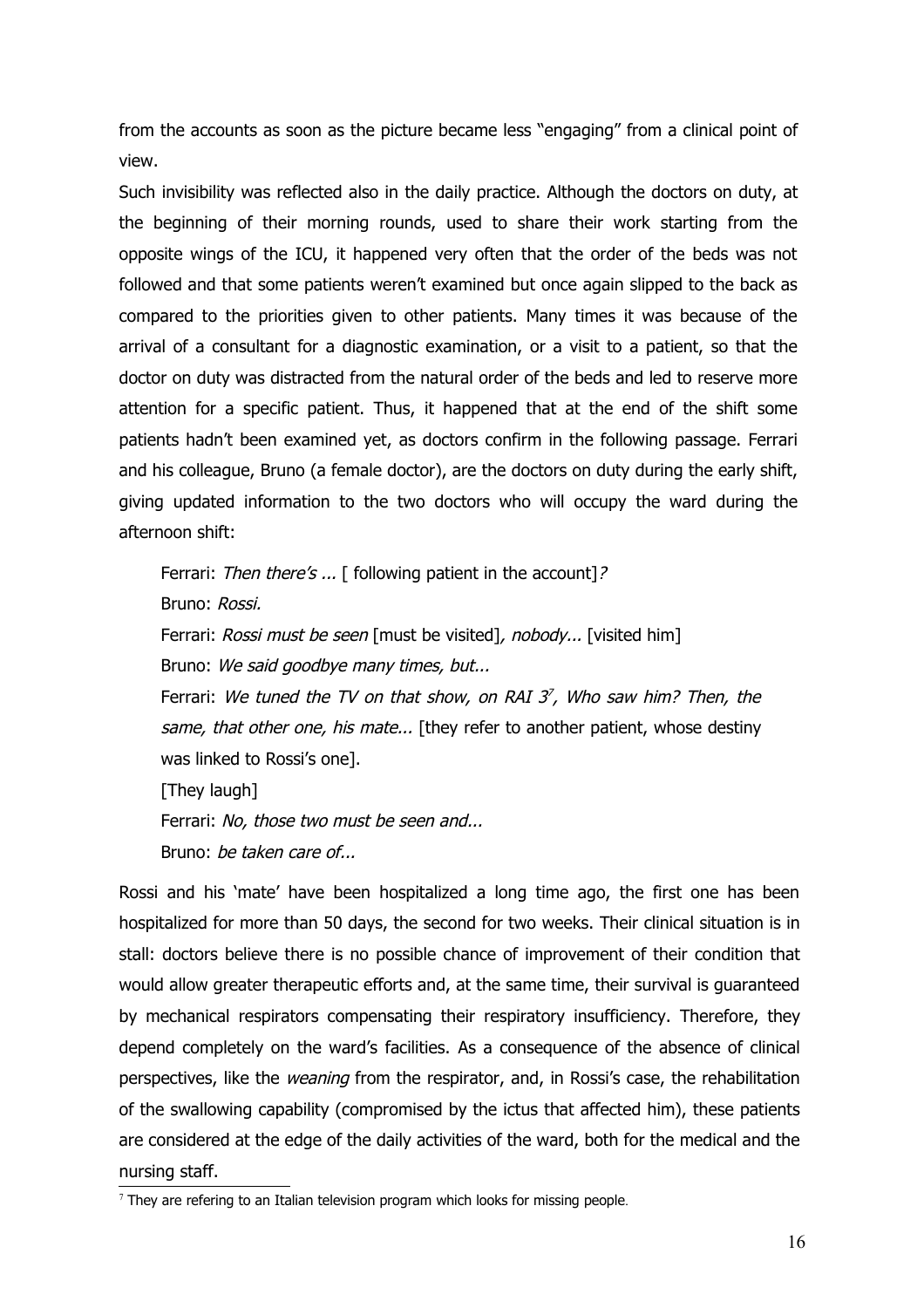#### **Conclusive remarks**

If the operative effectiveness of the ICU, on the one hand, allows to provide the necessary support, for instance, in case of a surgical operation during general anesthesia, or in case of an acute traumatic or pathologic event, on the other hand, it runs the risk to become just an instrument to extend the suffering resulting from terminal diseases, as in the case of oncological pathologies, which are assuming connotations increasingly which are chronic-degenerative. The personnel evaluate, case by case, treatments' adequacy and the amount of resources that each patient requires. In the ward's working practices this leads to the definition of two typologies of bodies: the exposed body and the invisible body.

In the first category there are all those patients, which are numerically speaking the majority, who pass through the ward for a short period of time, require many resources in order to overcome a temporary acuteness so as to begin again their own therapeutic treatment in an other ward. These patients have to be constantly monitored because they often risk sudden and very compromising conditions. For this reason, life condition data and specific sets of information, according to the case, have to be immediately available. This is the only way to provide a response to a possible variation that will be quick enough so as to guarantee the survival of the patient. On the one hand, therefore, the body is exposed, nearly exhibited, so that it can be immediately accessible and available for any kind of treatment. What Svensson (2007) states about the anesthesiology is applicable to the working practices that shape this typology of body in ICU: [they] "are actively and prospectively engaged in reading and avoiding problems by implementing a situated and emergent organization of patient monitoring, using a wide range of technological and material resources" (p. 19). Berg e Browker (1997) have shown how such overlapping (alignment, coordination) between heterogeneous elements happen mainly through the transcription of data in the medical record, wherein a patient's trajectory is "geographically" and "historically" reassembled. The story of these bodies is very detailed, full of particulars and different perspectives stemming from various sources.

On the other hand, bodies of chronic and terminal patients tend to become invisible in the ward's working practices. In the management of the resources of the ICU, they slip back to moments of scarce activity, technologies applied next to their beds diminish and become routine as the personnel perceive the chronic path of the trajectory of the patient and goes away from it. These bodies do not require constant care any more, respirators are set up and for days there can be no variation in their settings, for the relative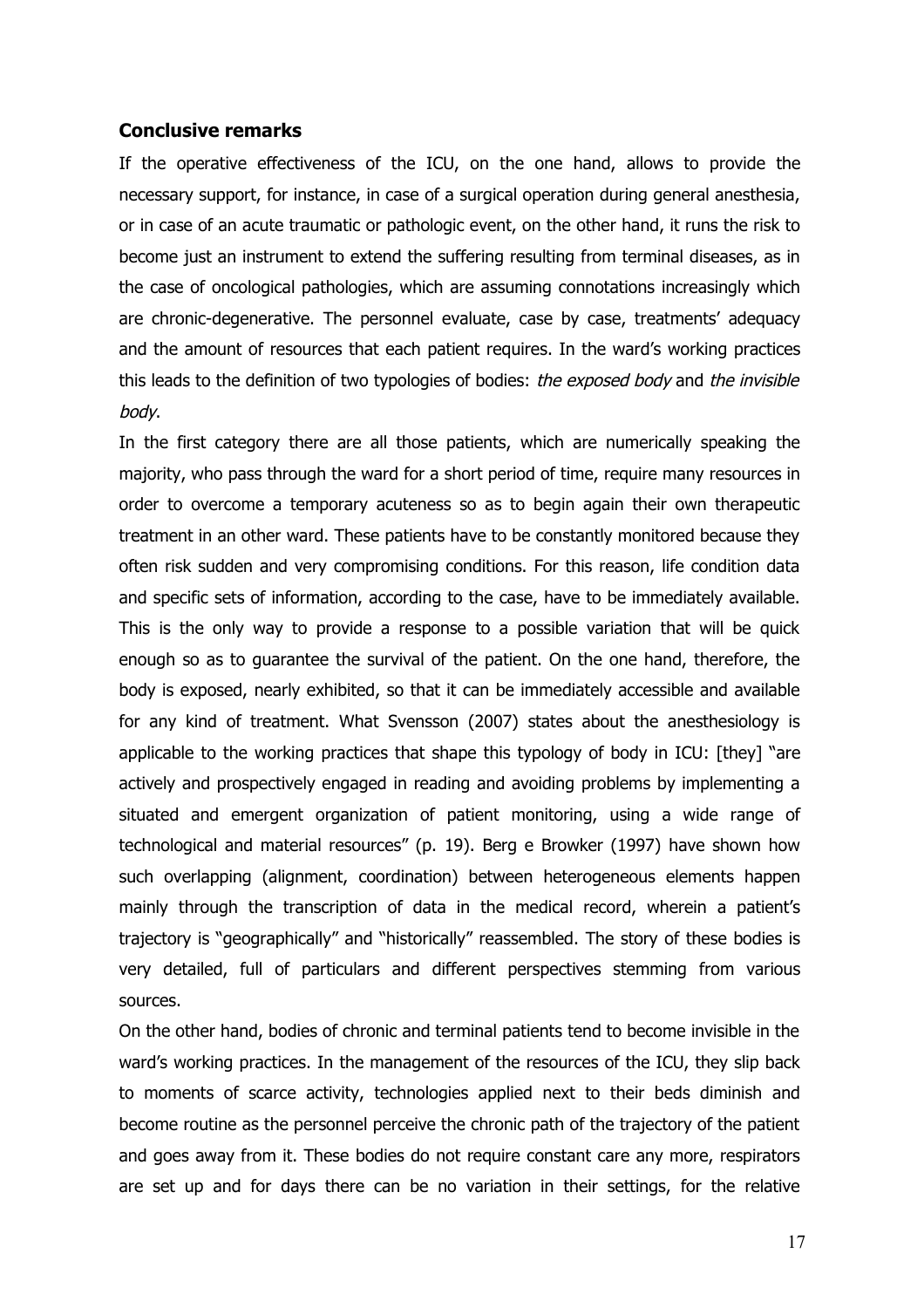conditions are considered stable. Even the medical record appears to be more silent as the checks become less frequent, the examinations arranged in a bigger space of time and medical advice vanishes.

When the trajectory in ICU cannot be concluded and the bodies don't improve despite the treatment, they tend to vanish in the formal and informal organization of the ward. These bodies are perceived as not requiring to be checked and at the same time the medical staff avoids their view, in order not to question continuously the therapeutic adequacy and the effectiveness of the treatment. Their "social death", that Sudnow (1967) described in his work as a set of practices that anticipate clinical and biological death, become more and more apparent.

In particular, it's well distinguishable how the perception of clinical relevance by physicians and nurses set up different types of organizational arrangement, to which the two models of body are related.

Accordingly, a further meaning of "clinical death" comes out: it's not only the instrumental recording of biological death, as it has been described by Sudnow; "clinical death" can acquire a new symbolic meaning when the personnel perceive that the recovery expectations are getting lower, until they disappear completely in the cases of patients with chronic pathologies. Sudnow's meaning of clinical death brings back to its "technical" definition, based on blood results, monitoring evidence and investigation, identified by Seymour (2000) as alternative to a "bodily" definition, based on sense perception and on clinical experience. From my analysis, "clinical death" is more related to the absence of evidence of improvements and to the perception the health care professionals have. "Social death" just follows as a consequence.

Even the Medicine, in spite of the exponential growth of knowledge and effectiveness of treatments witnessed in the last decades, experiences a border beyond which its know how and techniques can do very little in terms of therapeutic treatment aimed at the recovery of the patients. The organization and the working practices of the ward is a further attempt to stem such a sensation of ineffectiveness, together with the process to remove uncertainty in the medical practice, a process already started in the formative course of the sanitary staff (Fox, 2000).

#### **References**

Anspach, R 1993, Deciding Who Lives: Fateful Choices in the Intensive-Care Nursery, University of California Press, Berkeley.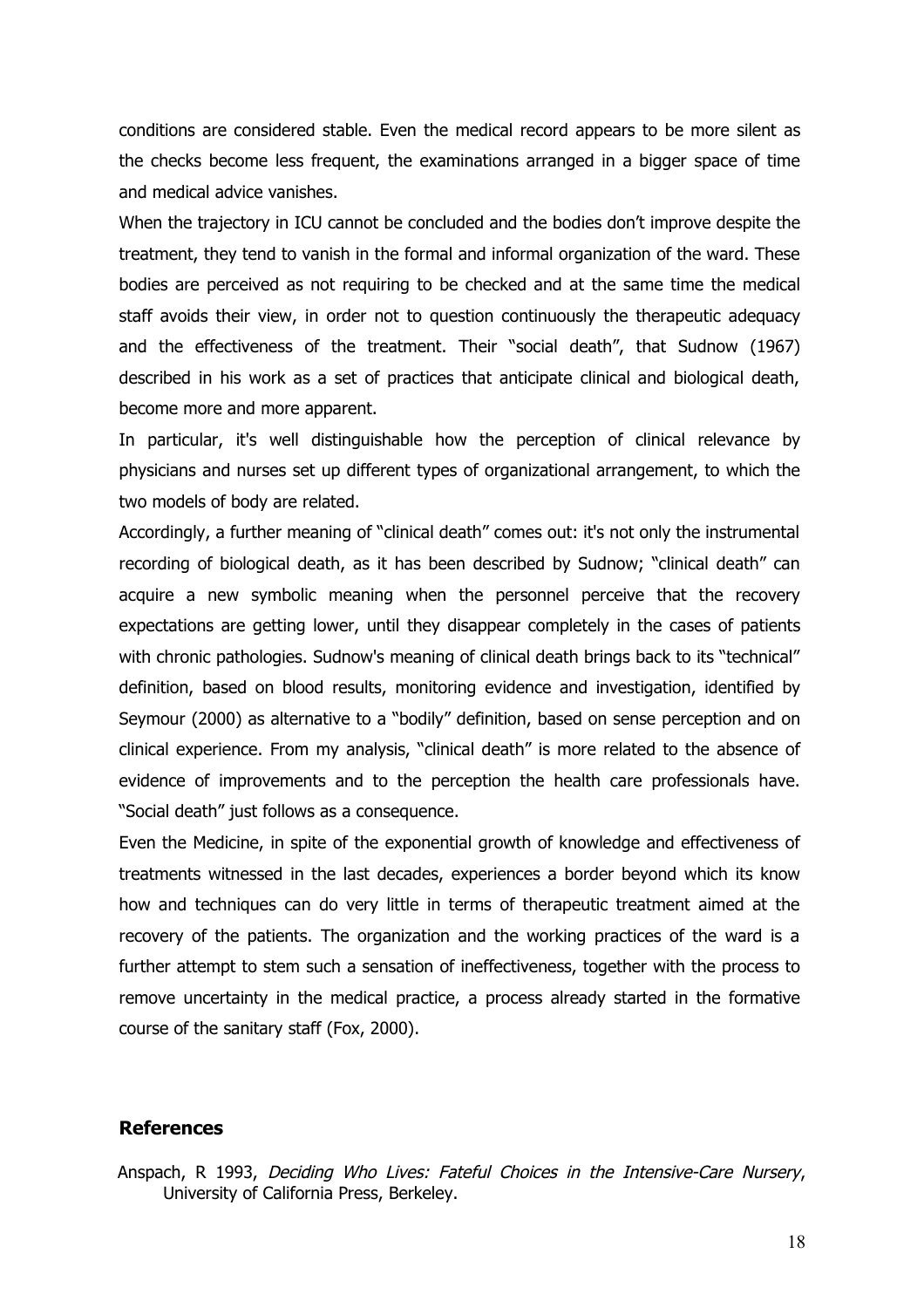- Barni, M 1999, Diritti-Doveri-Responsabilità del medico. Dalla bioetica al biodiritto, Giuffrè, Milano
- Bennett, D & Bion, J 1999, `ABC of Intensive Care: Organisation of Intensive Care', BMJ, vol. 318, pp. 1468-1470.
- Berg, M & Bowker, G 1997, 'The multiple bodies of the medical record: Towards a Sociology of an Artifact', Sociological Quarterly, vol. 38, no. 3, pp. 513-537.
- Burri, RV & Dumit, J (eds) 2007, Biomedicine as Culture: Instrumental Practices, Technoscientific Knowledge, and New Modes of Life, Routledge, London and New York.
- DelVecchio Good, MJ & Good, B 1993, 'Learning Medicine'The Constructing of Medical Knowledge at Harvard Medical School', in S Lindenbaum & M Lock. (eds), Knowledge, Power, and Practice: the Anthropology of Medicine and Everyday Life, University of California Press, Berkeley, pp. 81-107.
- Foucault, M 1975, Surveiller et punir. Naissance de la prison, Gallimard, Paris.
- Fox, R 2000, 'Training for Uncertainty Revisited', in G Albrecht, R Fritzpatrik & S Scrimshaw (eds), Handbook of Social Studies of Health and Medicine, Sage, London, pp. 409- 425.
- Goodwin, D 2007, 'Upsetting the Order of Teamwork: Is `The Same Way Every Time' a Good Aspiration?', Sociology, vol. 41, pp. 259-275.
- Hammersley, M & Atkinson, P 1995, Ethnography: Principles in Practice, Routledge, London.
- Hindmarsh, J, Jenkings, K & Rapley, T 2007, 'Introduction to Healthcare Technologies in Practice', Health Informatics Journal, vol. 13, no. 1, pp. 5-8.
- Latimer, J 1997, 'Giving Patients a Future: the Constituting of Classes in an Acute Medical Unit', Sociology of Health and Illness, vol. 19, n. 2, pp. 160 - 85
- Latour, B 1991, Nous n'avons jamas été modernes, La Découverte, Paris
- Lindemann, G 2007, 'Medicine as Practice and Culture: The Analysis of Border Regimes and the Necessity of a Hermeneutic of Physical Bodies', in RV Burri & J Dumit (eds), Biomedicine as Culture: Instrumental Practices, Technoscientific Knowledge, and New Modes of Life, Routledge, London and New York, pp. 47-58.
- Lusardi, R 2009, Tra la vita <sup>e</sup> la morte: Etnografia della pratica medica in Terapia intensiva, PhD Thesis, University of Trento, Trento.
- Manghi, S 2005, Il medico, il paziente e l'altro. Un'indagine sull'interazione comunicativa nelle pratiche mediche, Franco Angeli, Milano.
- Mort, M, Goodwin, D, Smith, AF & Pope, C 2005, 'Safe asleep? Human-machine relations in medical practice', Social Science and Medicine, vol. 61, pp. 2027-2037.
- Schubert, C 2007, 'Risk and Safety in the Operation Theatre', in RV Burri & J Dumit (eds), Biomedicine as Culture: Instrumental Practices, Technoscientific Knowledge, and New Modes of Life, Routledge, London and New York, pp. 123-138.
- Seymour, J 2000, 'Negotiating Natural Death in Intensive Care', Social Science & Medicine, vol. 51, n. 8, pp. 1241-1252.